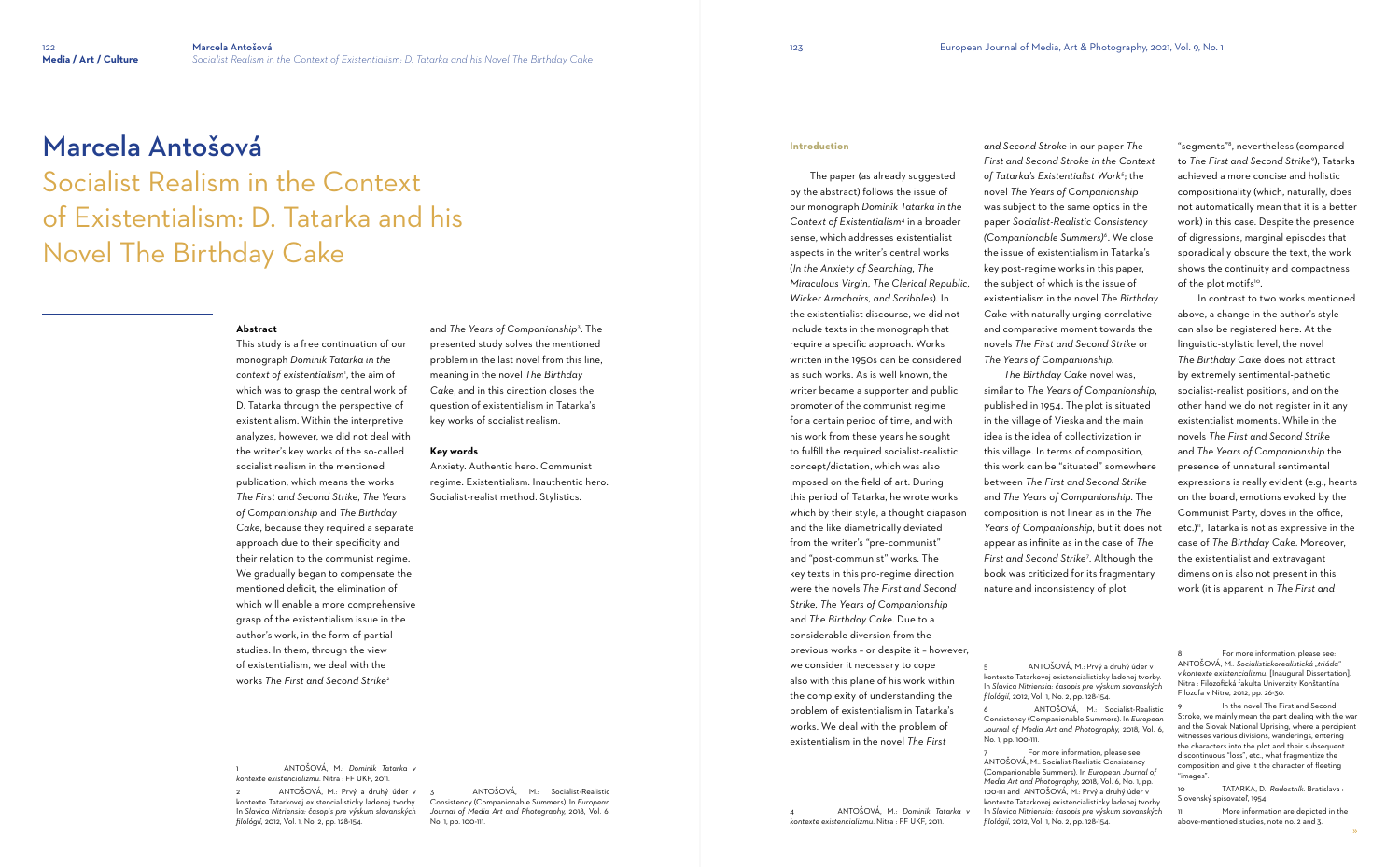*Second Strike*, but not in the novel *The Years of Companionship*, where it is also missing)<sup>12</sup>.

954, p. 15.

 However, the unprecedented lack of sentimental expression (as can be seen in *The First and Second Strike* or *The Years of Companionship*) does not mean the absence of socialist realism. It is present on the thematic-content level and, as we have already indicated, on the linguistic and stylistic plane it is realized on a more national level compared to the other two works.

#### **1 About the Socialist-Realistic Basis of**  *The Birthday Cak***e**

For more information, please see: NOVÁČIKOVÁ, D.: Modlitba v prozaickej tvorbe slovenského literárneho realizmu. In *Modlitba v umení*. Banská Bystrica : Ústav vedy a výskumu Univerzity Mateja Bela, 2005, pp. 61-68.

then changes their thinking<sup>14</sup>. For these socialist-realistic works of Tatarka, the fact of non-free existence underlines (and in fact helps to complete/create) a characteristic approach. The writer ignores introspection of a character (which is a determining attribute of heroes in "non-communist" works<sup>15</sup>) and offers no fundamental space for internal monologue, self-analysis, which would take the character and through it the whole story into more complex, authentic positions.

 The work in the spirit of the socialist-realistic method has the required theme. The base of the story is external historical events (the already mentioned collectivization of the village Vieska) and the characters who realize themselves within this external "territory". The heroes are not authentic in symbiosis with socialistrealistic doctrine<sup>13</sup>. The determining "vacuum" that corrects them and by which they are governed en masse is on one hand the communist regime and on the other hand the remains of the old system. According to the typification of the characters, the novel fulfills the "socialist-realistic doctrine" of the art about a "good" (pro-communist) hero, a "saboteur" hero (a follower of the old regime) and a hero who initially rejects the communist regime, but

#### 12 Ibid.

 The heroes of the work move only in the range of either adoring the communist regime (Paľo Masiarik) or on the other hand defending the old system (characters of farmers). They are missing depth and a detached view beyond the externally established determinants, and therefore cannot be assigned a dimension of authenticity. Even from the message of a free, strong "saboteur" Lalinský, it is not possible to see an existentialist authentic man. The author pays minimal attention to this character; it is not developed and more clearly legible in the authentic direction.

 There are passages in the work, which have the character of depicting the real village atmosphere under the pressure of new politics. And when Lauček stated that: "*( ) Mináč or Tatarka were able to depict (even though sometimes false) pulse of that time in several places of the "building" novels and to connect stories of people with the atmosphere of that time*" 18 *,* then this aspect can be also seen in various fragmentary moments, while it does not sound false in some moments in *The Birthday Cak*e (although according to Lauček's classification, it is rather a "collectivization" than a "building/ industrial" novel)<sup>19</sup>.

 The socialist-realistic theme, a focus on external events, a superficial approach to the shallow characters – this is what connects Tatarka's works of socialist realism to a greater or

 A realistic-authentic narrator's description of a defense lawyer from political processes can be taken into account. The author defined the character (in the sense of a black-andwhite vision of good, pro-socialist, and evil, anti-socialist hero) as a "saboteur" of the system, but he did not place the character in a negative light as an "enemy" of the communist regime. The author kept his distance in this regard, and a kind of understanding of the human dramas caused by the totalitarian regime is evident even from the narrator's description of the defense lawyer: "*( ) a man not even fifty years*  old, but prematurely old, tormented..."<sup>20</sup>;

14 LAUČEK, A.: *Schéma a dogma v literatúre*. Prešov : Vydavateľstvo Michala Vaška,

2006.

lesser extent<sup>16</sup>. But as we have already outlined, the stylistic level of *The Birthday Cak*e is different compared to *The First and Second Strike* and *The Years of Companionship*. The percipient in the complex is not disturbed so significantly by excessive expressiveemotional outputs and the mentioned linguistic and stylistic factual feeling is sometimes "pushed" into the semantic level of the text, namely in the sense of some pragmatic, factual, and in some moments not really pro-regime evaluation of induced event situations. And if in the interpretive analysis of *The First and Second Strike* we have pointed out that that moment of pragmatism and unsentimental position is expressed here through images of the dead, depicted destruction of war, nihilism, etc., then in the novel *The Birthday Cak*e it can occasionally be registered with regard to perceived stylistic pragmatism, which also affects the semantic level of the text at some moments. Paradoxically, it is despite the fact that, as Mikula stated, for example, *The Birthday Cak*e is really a more conformist work towards the socialist model of literature<sup>17</sup>.

15 ANTOŠOVÁ, M.: *Dominik Tatarka v kontexte existencializmu*. Nitra : FF UKF, 2011.

*face, not even the rough-rimmed glasses modern when he was at the top of his fame*" 21 ; "*A prudent lawyer, a defender of political trials, was surely impressed by*  appearance of a blond young man... He *closed the door discreetly, but promptly; his sad eyes connived softly, even a smile came to his face A thought of a life job could rejuvenate him even now A degraded man, now unimportant official in the communal enterprises, suddenly took over from a stunted pose*" 22 . is the character of Lalinský. Despite the fact that this character clearly fits into the role of a "saboteur", the author portrays him as a strong, rebellious personality that can only grow in the  $West<sup>23</sup>$ .

16 However, it can be noted that with regard to the complex composition, the motive of war, the occasional serious conversations of the characters in *The First and Second Strike*, the simplicity and naivety are disrupted and not felt as unequivocally and comprehensively as in the novel *The Years of Companionship* or in *The Birthday Cake*. For more information, please see: ANTOŠOVÁ, M.: Prvý a druhý úder v kontexte Tatarkovej existencialisticky ladenej tvorby. In *Slavica Nitriensia: časopis pre výskum slovanských filológií*, 2012, Vol. 1, No. 2, pp. 128-154; ANTOŠOVÁ, M.: Socialist-Realistic Consistency (Companionable Summers). In *European Journal of Media Art and Photography,* 2018*,* Vol. 6, No. 1, pp. 100-111.

17 MIKULA, V.: *Démoni súhlasu i nesúhlasu*. Bratislava : F. R. & G., 2010, p. 19.

**2 On more Factual Positions or on Truly Realistic Indications of Socialist Realism** 

"*Nothing young fit to this martyrlike*  Another "sober-realistic" moment

| 18                                                  | LAUCEK, A.: Schéma a dogma           | Slovenský spisovateľ, 19 |              |
|-----------------------------------------------------|--------------------------------------|--------------------------|--------------|
| v literatúre. Prešov : Vydavateľstvo Michala Vaška, |                                      | 21                       | Ibid.        |
| 2006, p. 26.                                        |                                      | 22                       | Ibid.        |
| 19                                                  | lbid, p. 103.                        | 23                       | lbid, p. 24. |
| 20                                                  | TATARKA, D.: Radostník. Bratislava : | 24                       | Ibid, p. 80. |

 In terms of Tatarka's depersonalized approach, in which pro-communist linguistic and semantic propaganda is not perceived, we can also mention characters who do not have the "status" of an "enemy of the communist regime" in the work, but quite the opposite. Despite the fact that they act in a pro-regime "mode", the author inserts statements such as those mentioned below into their speeches: "*You, communists, are all like that: you only come when you need something Except for Bert Švec, you are all such comrades: you think just of yourself*" 24 . The uprising of local villagers against the "agitation colony" also sounds non-servile (instead of listening

to the agitators/communists, they leave and go to the fields, note of M. A.): "*They are only speaking* (agitators, note of M. A.) *Can't you see? They will not graze the cows for us*" 25 . And even though the narrator states that the way of demonstration is disgusting: "*No one can doubt for a moment that Vieska is demonstrating in front of them in such*  abominable way..."<sup>26</sup>, he continues in his statements, such as: "*In Vieska, all the farmers seemed to stick to the crows' tails rather than empty words* (it means speeches of agitators, communists, note of M. A.) *Everyone who did not graze the cows went to the church for a worship*" 27 

 Tatarka intensifies the dissenting atmosphere of this situation with a mild naturalism, in the undertone of which one cannot help but feel a touch of irony (i.e. cows incensing in front of the National Committee): "*Four cows pass in front of the National Committee beauties In such a heat, Vieska had not taken the cattle to graze yet In such a time, as soon as a heifer or a dumb calf hears or thinks that a bug or a botfly buzzes somewhere around, it raises a*  tail and starts to prance... Pompoms of *dried manure shake on thighs of heifers*  and calves... "<sup>28</sup>. Contemporary critics upbraided Tatarka for this ironic and ridiculous moment 29 .

25 Ibid, p. 67. 26 Ibid, p. 70. 27 TATARKA, D.: *Radostník*. Bratislava : Slovenský spisovateľ, 1954, p. 70. 28 Ibid, p. 68-70. 29 For more information, please see: ANTOŠOVÁ, M.: *Socialistickorealistická "triáda" v kontexte existencializmu* [Inaugural Dissertation]. Nitra : Filozofická fakulta Univerzity Konštantína Filozofa v Nitre, 2012, pp. 26-38.